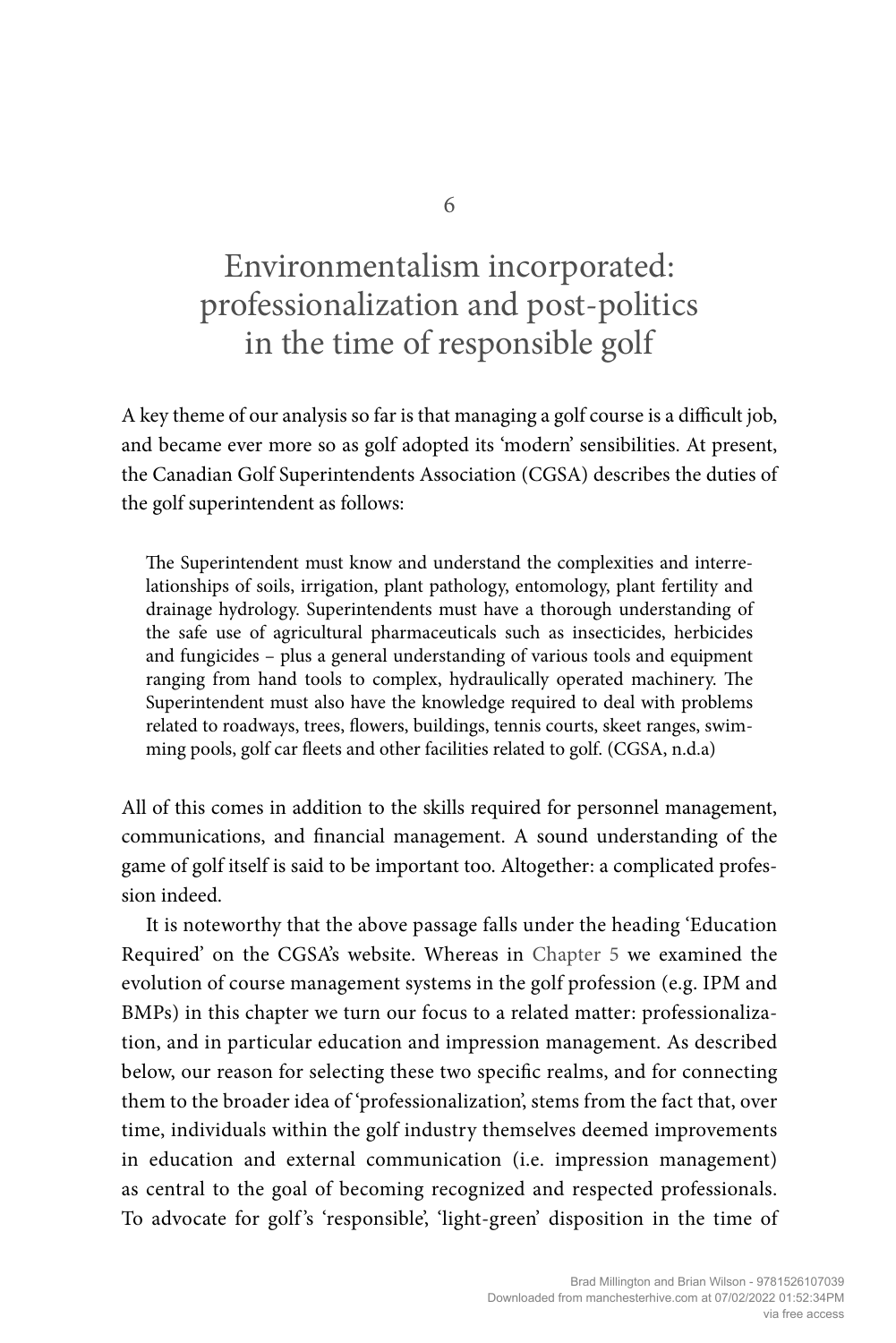'responsible golf' requires systems for both training golf superintendents (among others) and for outwardly professing that superintendents possess the above-described skills.

In other words, our main contention in this chapter is that educational and impression management mechanisms were formalized over time within organizations like the GCSAA with the goal of professionalization in mind. The upshot of this was that golf superintendents could deliver, and could be seen to deliver, a more responsible 'product' – meaning a safe but still picturesque and enticing golf course environment.

We pursue this argument by exploring the evolution of environment-related professionalization practices from the late 1960s onwards. The urge to professionalize, we suggest, surely stems in part from a sincere desire to ensure that members of the golf industry are doing their jobs in a proper and compliant way. In the final section of this chapter, however, we also provide a more critical assessment of the professionalization strategies described herein. We reflect especially on professionalization's *ideological* function at this time: in positioning golf industry representatives as leaders in the environmental movement, professionalization tactics have served to elevate golf 's *version* of environmentalism to a 'leading' (i.e. hegemonic) position as well. We employ the aforementioned notion of 'post-politics' to help make sense of this development. Furthermore, we 'trouble' professionalization by noting the disjuncture that has arisen at times between the golf industry's external and internal communication tactics. For example, golf 's outward messaging on the readiness of superintendents to tackle environmental issues has not always aligned with internal communication on the pressing need for environmental education. The urge to professionalize, therefore, may indeed be genuine, but professionalization is a matter of politics and power as well.

# Stepping stone or stumbling block? Education and the golf course superintendent

That professionalization in general and education in particular were matters of concern in the golf industry in the time of 'pro-golf' is best evidenced in a 1969 submission to *Golf Course Management* entitled 'How professional are we …?' Therein, Colorado golf course superintendent Stanley E. Metsker outlined steps that his colleagues might take towards professionalization. Included in these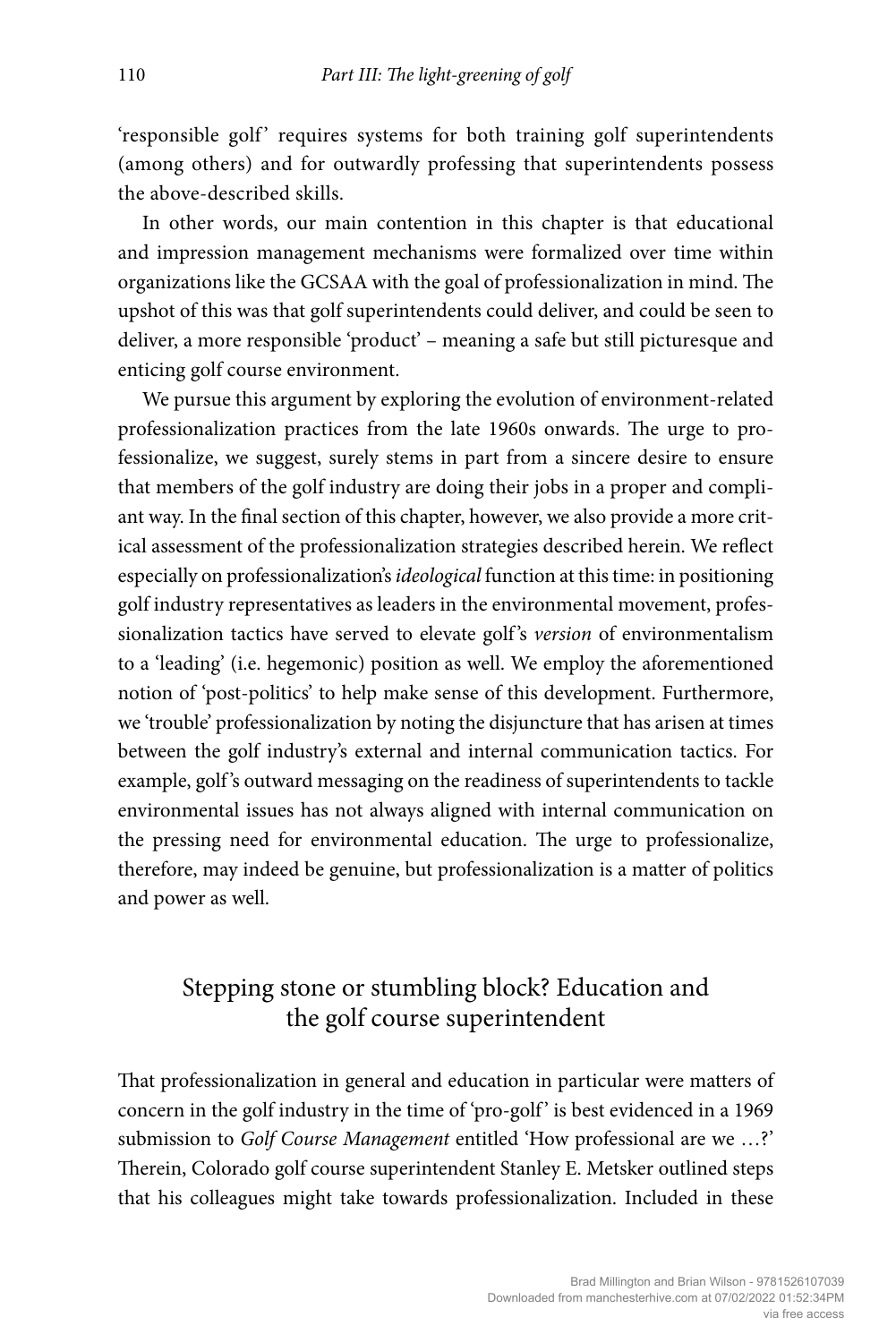steps was "prolonged political agitation" (Metsker, 1969: 34) – a point we return to in discussing impression management below. What Metsker appeared most concerned with, however, was the dearth of opportunities for superintendent training at the time:

There is a wide knowledge of specialized technique that should be known by each golf superintendent. However, there is no way at the present time to tell who knows what. Because there is no formal recruiting program, no schools or curriculum required, and no registration, certification, or license, there is no way to judge this criterion in a man, except perhaps by past performance. (Metsker, 1969: 32)

Metsker was envisioning a scenario whereby the means of proffering idyllic golf course conditions could better be explained. Until it was known 'who knows what' in the golf industry, the answer to the question 'How professional are we?' was evidently 'not very'.

Metsker's was not the only contribution of this kind in the pages of *GCM*. Norman W. Kramer's President's Message from June 1970 in the same publication was given the title 'Certification – stepping stone or stumbling block?' (Kramer, 1970a). Kramer was himself a proponent of the GCSAA's emerging certification programme, but the title of his essay, and specifically the notion that certification might cause superintendents to 'stumble', is suggestive of the uncertainty that surrounded this form of professionalization in the early 1970s. Indeed, Kramer wrote in the style of a Q&A, responding to some of the questions he was frequently asked on this topic. Among them: "Isn't Certification really just a 'club' for college type superintendents?" (Kramer's answer: "No"); and, "If I choose not to apply for Certification, will I be branded as a 'second-class' superintendent?" ("No" again) (Kramer, 1970a: 9). A follow-up article from a year later noted that recent writing on certification had inspired a heavy response from GCSAA members. In one pro-certification letter, Michigan superintendent Roger O'Connell (1971) likened certification to a 'yardstick' for measuring professional capability.

Despite its apparent contentiousness, the GCSAA indeed unveiled a certification programme in the early 1970s. But what did certification comprise? GCSAA Secretary-Treasurer Clifford A. Wagoner (1971), writing in the USGA's *Green Section* publication, explained that the Association's certification programme was in fact nearly three years in the making, and was urgently needed at a time when golf superintendents had to stay abreast of developments in various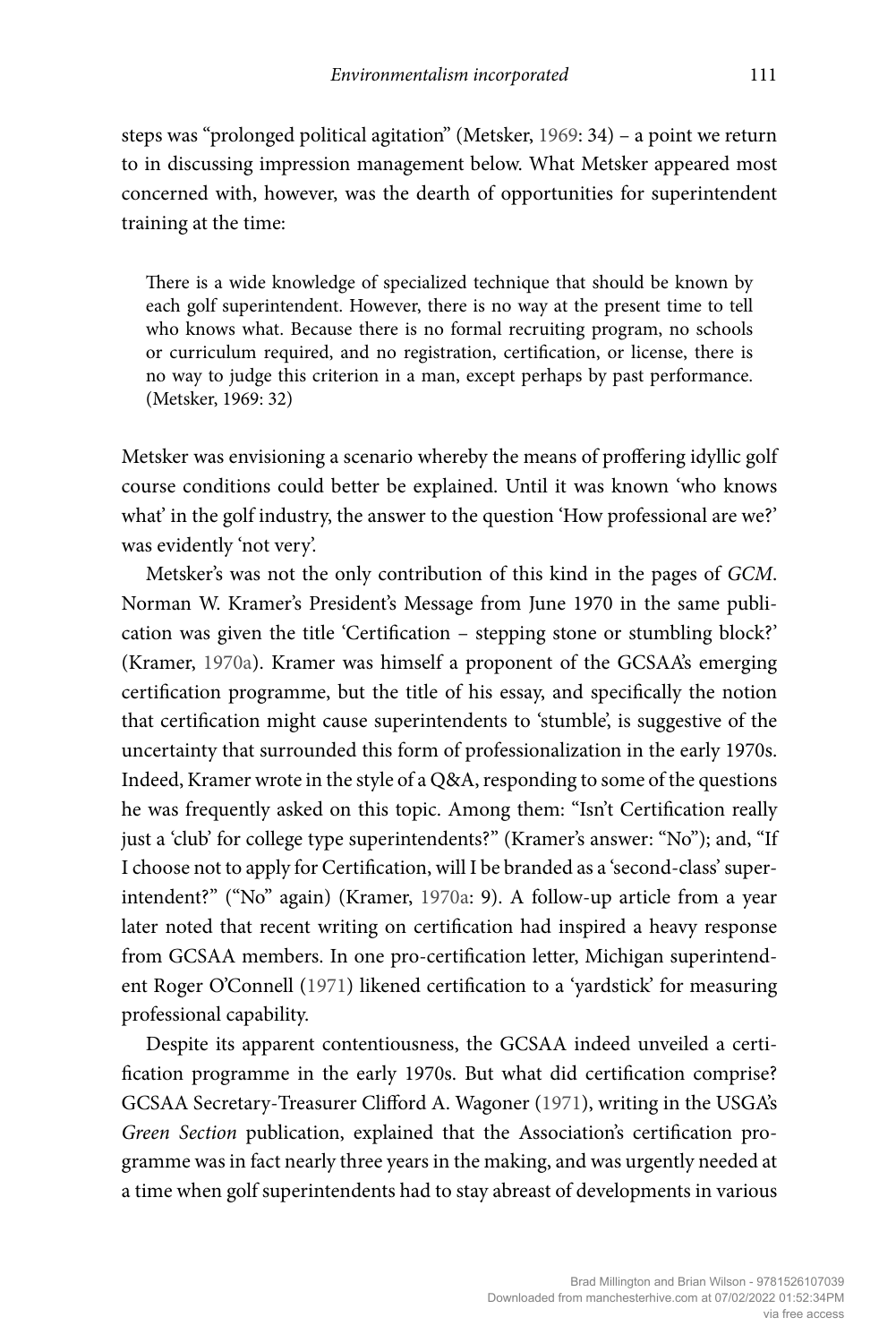realms: turfgrass science, new equipment, and the business side of golf course management especially. The process of obtaining certification would evidently test the breadth of knowledge of the GCSAA's membership:

The written examination is divided into six major categories. Each segment covers important points of knowledge and skills needed by top superintendents. Among them are turf culture procedures, plant protectant chemicals, business administration, management, rules and game of golf, and understanding of the GCSAA. (Wagoner, 1971: 6)

Moreover, certification was tied together with education in the sense that: (a) re-examination was required five years after becoming certified; and (b) superintendents needed to complete one GCSAA-approved workshop or correspondence course per year.

Wagoner (1974) returned to the same publication three years later to say that 157 golf superintendents had, by that time, earned the title 'certified golf course superintendent'. By 1976, the number had reached 245 (Olivar, 1976). Carol Olivar (1976), under the title of 'Advertising Manager', described in *Golf Course Management* the point system that would be used for future processes of re-certification. Two points were given, for example, for GCSAA seminar attendance, while a half point was awarded for attending the Association's annual conference (Olivar, 1976: 41). The latter event was of particular importance for many golf superintendents, whether certified or not – something evidenced by the fact that discussion of the conference occupied substantial space in the *Golf Course Management* publication each year. Palmer Maples Jr. was both a certified golf course superintendent and GCSAA President in 1976. His presidential message from January of that year depicted the Association's annual International Turfgrass Conference and Show as an event not to be missed:

The individual who participates in the conference has much to benefit from the program, industry exhibits, association meetings and the opportunity to confer with people from around the world who share a common interest. (Maples, 1976: 7)

Like Olivar, Maples noted too that the number of certified golf superintendents was growing rapidly. He highlighted that the GCSAA's general membership (different from certification) was also expanding, and by 1976 had surpassed 4,000 members. GCSAA members receiving their regular copy of *Golf Course*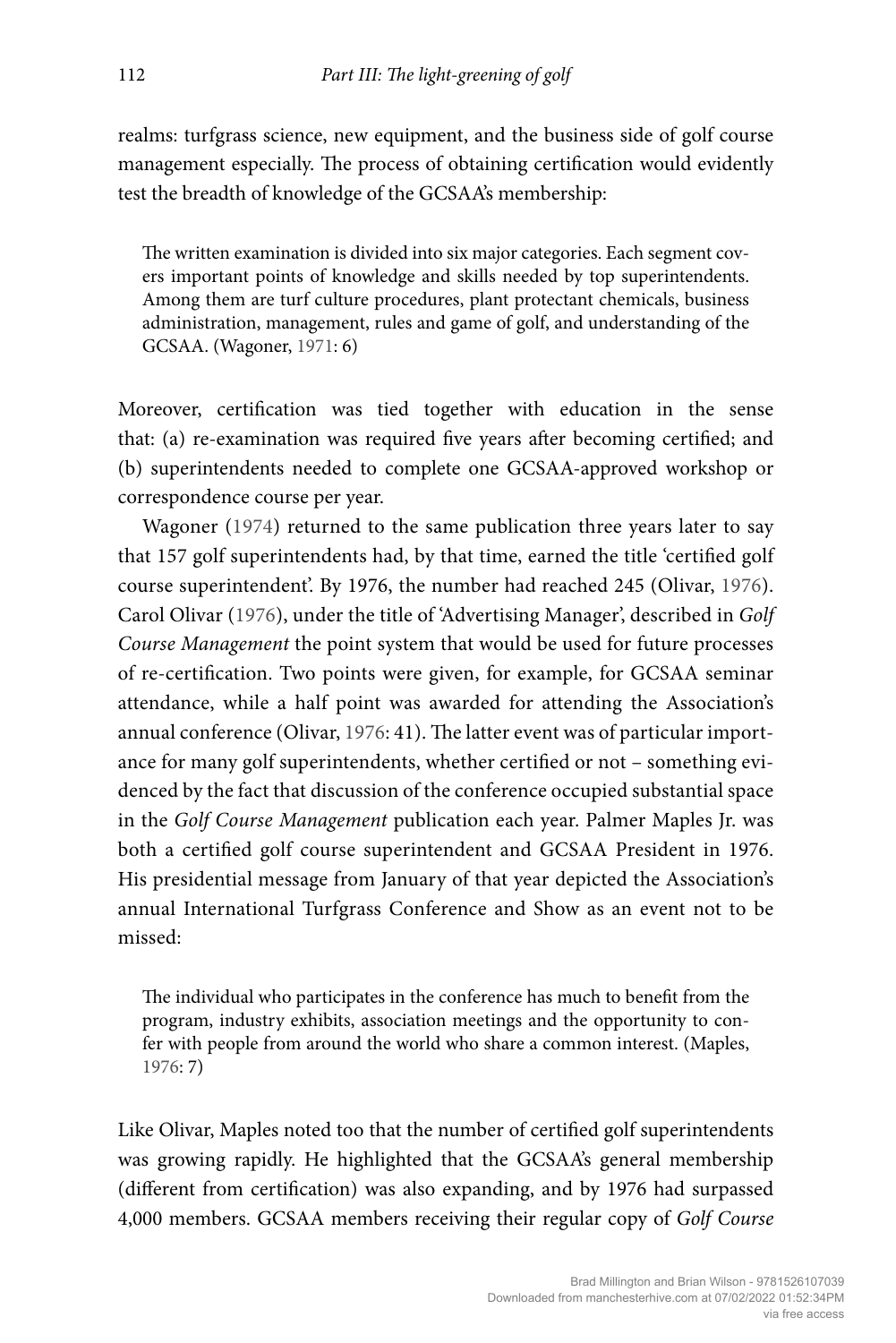*Management* likely considered this publication an educational device in itself. Features such as 'Questions from the floor', for example, offered expert guidance on key issues related to course management.

#### Towards environmental education

As seen in the preceding chapter, the 1980s brought responsible golf to the forefront as a reformative, 'alter-golf' response in the golf industry. Responsible golf was and remains both a sensibility and an articulated set of best practices (e.g. IPM). What can now be added to our discussion is that new educational initiatives – including environmentally focused ones – eventually became an important part of this mix. That is to say, as new, purportedly environmentally friendly construction and management tactics were emerging, so too was training on ways of properly adopting these now-available tactics.

Indeed, in the first edition of *Golf Course Management* from the year 1980, certified golf course superintendent Gary Bethune implored his colleagues to take to the classroom:

Apathy and complacency are the greatest threats to our profession. One of the most important tasks we have as managers is maintaining a high degree of expertise and interest in each segment of our responsibilities. This ability and interest level is directly proportional to the amount of effort we devote to acquiring knowledge relating to our profession. So, if we want to grow professionally, we must be willing to learn. (Bethune, 1980: 46)

The backdrop for Bethune's comments was the changing environmental policy landscape of the day (discussed further below). As such, Bethune did not fail to portray environmental matters as among those in which superintendents needed to be fluent. The theme of the GCSAA's 1980 International Turfgrass Conference and Show – 'Conservation … our key to the future' – sat nicely alongside Bethune's take on education (Anon., 1980). Incoming GCSAA President Melvin B. Lucas Jr. also impressed the virtues of education and certification as the decade began (Marquis, 1980). With respect to the latter, by 1980 there were 512 superintendents with the designation Certified Golf Course Superintendent (Lucas, 1980).

Seven years on, GCSAA President Donald E. Hearn (1987a) echoed the sentiment of his predecessor. In his April 1987 message to *GCM*'s readership, however, Hearn addressed 'The need to listen and learn' on the matter of *pesticides* specifically. Pesticide critics were often misinformed, Hearn stated. Still, the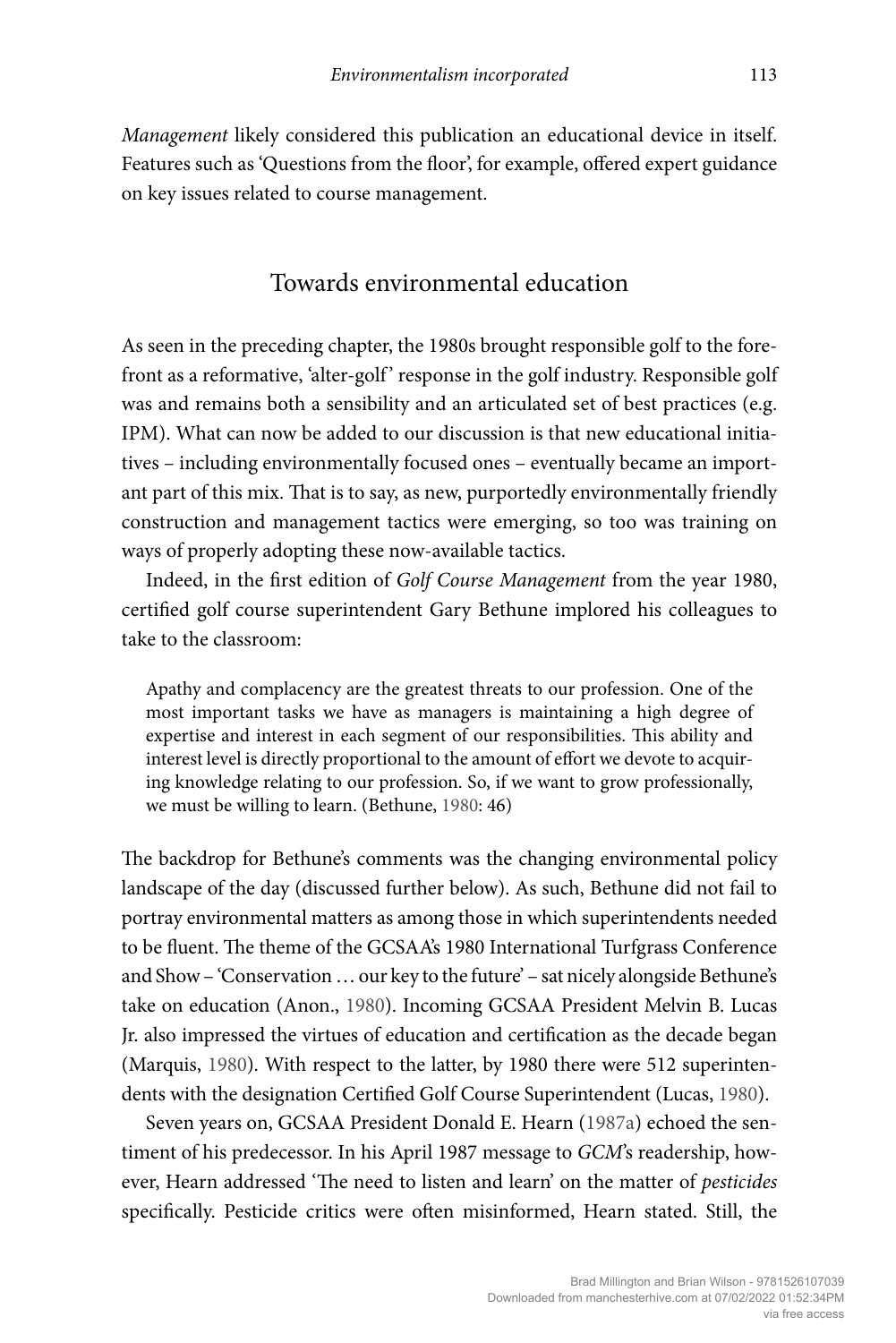subtitle of his text – "The time is at hand to recognize the dimensions of everyone's responsibility for professional self-education" – suggested that superintendents still needed to develop a knowledge base of their own, and a robust one at that. "To say, 'I didn't know …' carries little weight when confronted by a regulatory agency or your employer" (Hearn, 1987a: 5).

What lurked around the corner from Hearn's words of encouragement was a formal system for providing the type of environmental education he seemed to value so highly. To be sure, by the late 1980s the GCSAA had arranged for workshops on environmental themes for some years. But just as IPM and BMPs were adopted as *formalized* procedures for golf course management, as described in Chapter 5, the Environmental Management Program (EMP) of the early 1990s was devised as a formal mechanism for environmental training. GCSAA Education Manager Claudia G. Larkin described the certificate programme as follows:

When fully implemented, the [Environmental Management Program] will offer six distinct certificate programs. Each program will consist of a curriculum developed by superintendents, experts in particular fields of study and GCSAA curriculum specialists. This will enable participants to develop their expertise in chosen areas of specialization. Superintendents may choose to complete one or more of these specializations. (Larkin 1992: 58)

According to Larkin, one of the first areas of specialization made available was IPM.

At roughly the same time, Mark Dufresne (1993), President of the CGSA, noted that education programming would be ratcheted upwards in Canada as well in the face of growing environmental concerns. In general, golf superintendents further north seemed to have walked a similar trajectory to their American counterparts as the post-war years unfolded. For example, there was recognition in the early 1970s that a superintendent's job description was growing increasingly complex. "[The superintendent] is no longer a simple lawn mower," wrote Camil Labelle in his August, 1971 President's Message, "but a technician" (Labelle, 1971a: 2). Sound knowledge of agronomy, entomology, chemistry, agriculture engineering, mechanics, horticulture, and other disciplines was therefore required. And although Labelle (1971b) used the same platform months later to implore *GreenMaster*'s readership to take advantage of the many agricultural-themed programmes at Canadian educational institutions, there was evidently still a need – as in the United States – to repudiate the idea that certification is meaningless (e.g. see Finn, 1971).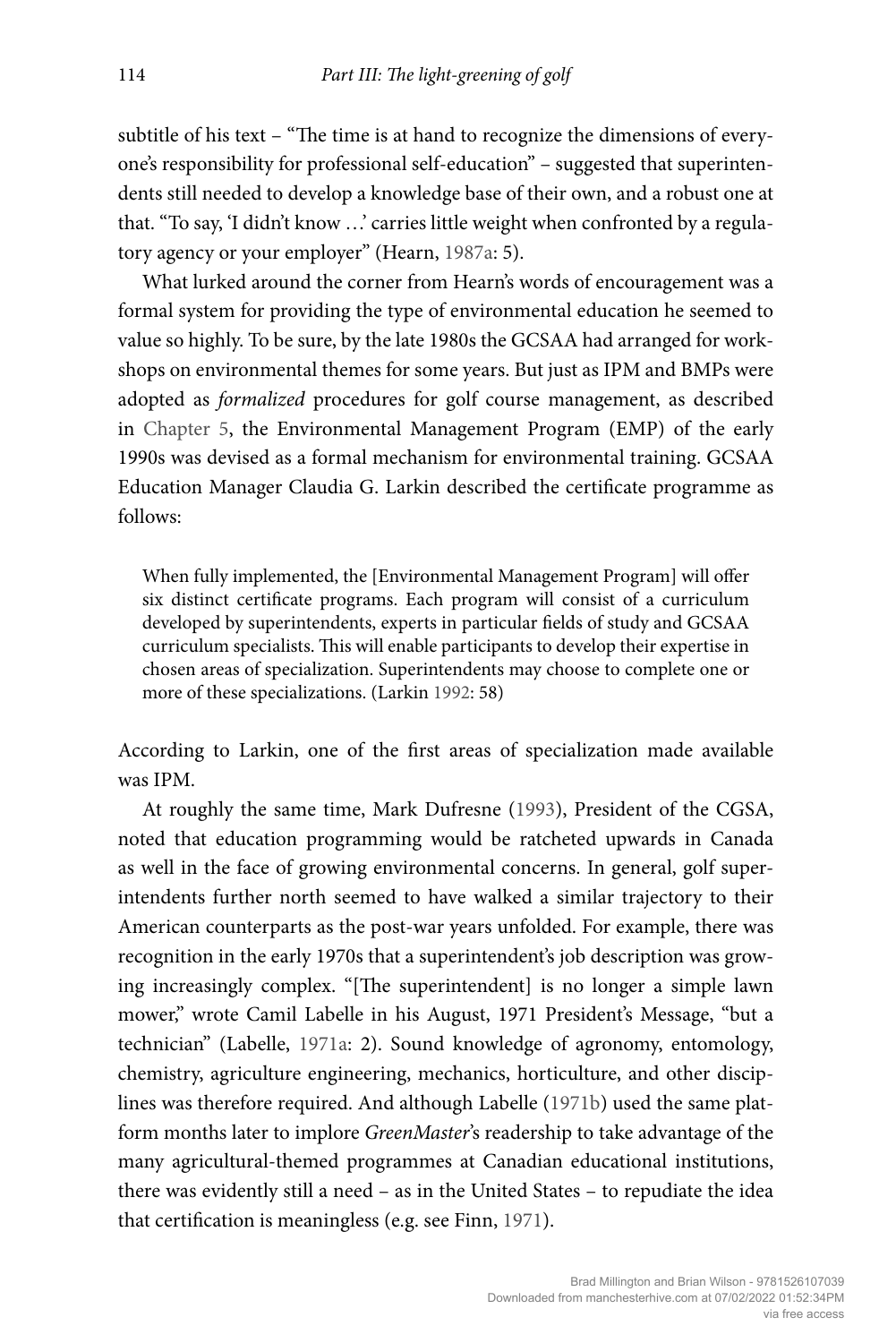Nonetheless, through the 1970s and 1980s the CGSA offered educational opportunities through seminars, its own annual Turfgrass Conference and Show, and features in its flagship publication, *GreenMaster*. It was 1987 when the Association introduced their own accreditation programme – one recognizing experienced and qualified candidates as 'master superintendents' (see Gurney, 1987; and CGSA, n.d.b). With the arrival of the 1990s, CGSA President Mark Dufresne was not alone in stressing the need for enhanced training specifically on environmental management. In the same issue of *GreenMaster*, for example, CGSA Executive Director R. Vince Gillis emphasized the Association's support of environmental education and reflected on the matter of public perception: the challenge facing superintendents, Gillis wrote, was to simultaneously *be* environmentally responsible and to *be seen* as environmentally responsible from an external perspective (Gillis, 1993). Professionalization among golf industry stakeholders was a core concern across North America.

## Golf is in good hands: managing impressions

With Gillis' comments on golf's public image in mind, it is useful to circle back yet again to the late 1960s and early 1970s – the time of 'pro-golf'. While educational opportunities were evidently in short supply at that time (at least compared to later years), so too was there a sentiment that golf was not doing enough when it came to impression management. As noted in the previous section, Stanley Metsker (1969) saw 'political agitation' as central to professionalization. One year earlier, GCSAA President James W. Brandt (1968) also reflected on the matter of external communication – though his message centred on other 'audiences' of note. Brandt commented:

For too long we have neglected the responsibility of informing our 'publics' – the golfer and would-be golfer, the club official and owner, and all the other professionals involved with us in the operation of today's golf courses – of the problems we face. (Brandt, 1968: 7)

Brandt acknowledged that some within the profession might see an enhanced communication strategy as an excuse for making superintendents into 'glamour boys'. He insisted that this was not the case.

What we find in analysing trade publications like *Golf Course Management* and *GreenMaster* is that government officials and members of the public were indeed primary 'target' audiences for the golf industry over time – and grew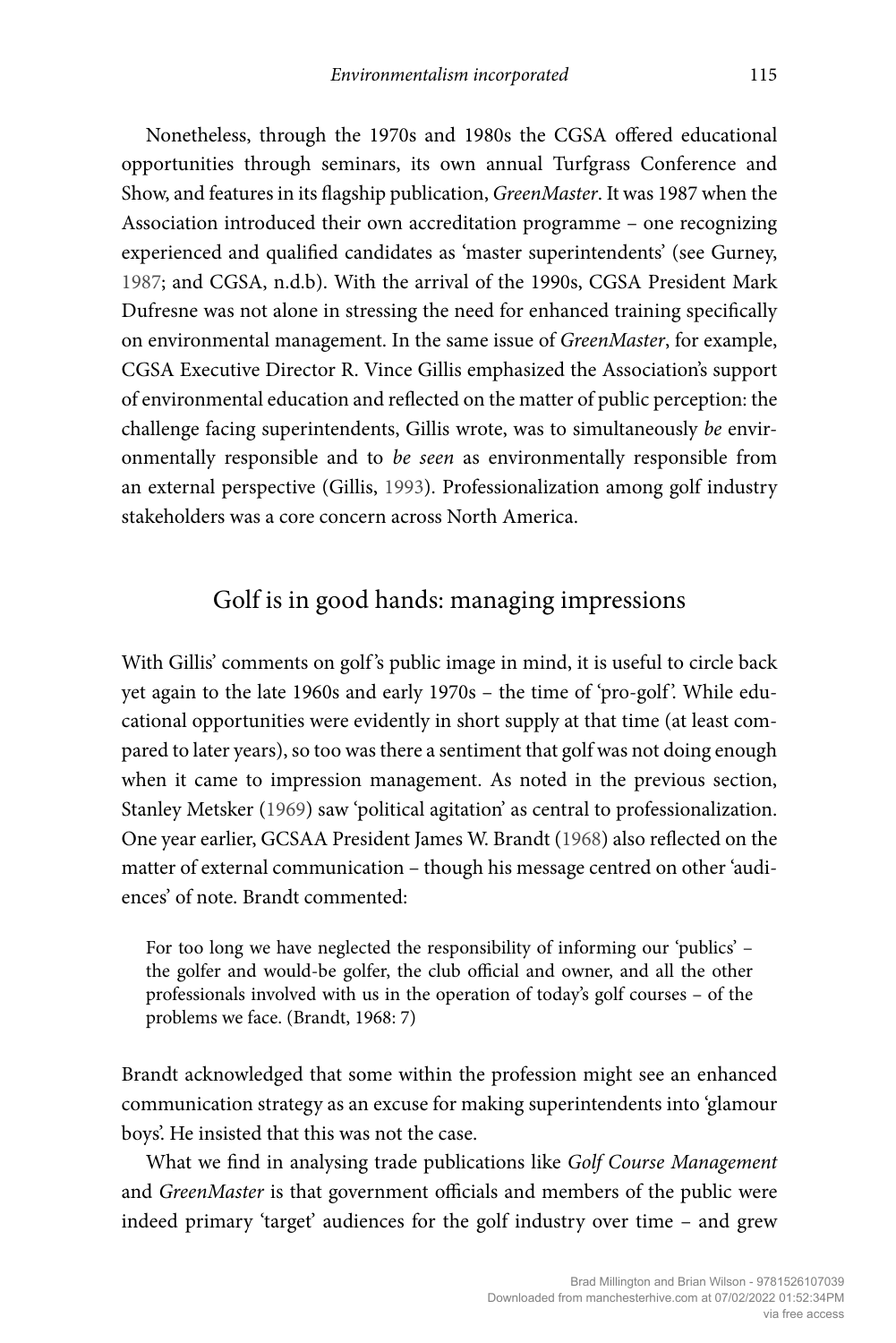increasingly so as chemical-intensive golf gave way to its 'responsible' successor. This makes sense. On the one hand, and as we have seen, the tide of public sentiment was turning against many of the golf industry's common practices in the wake of Rachel Carson's *Silent Spring*. On the other hand, and as previously mentioned, the environmental policy landscape was changing too. In the United States, the EPA was formed in 1970 and was soon helping to enact regulations that took important 'tools' from the golf course manager's toolkit. Most uses of DDT were banned in the early 1970s. The passage of the Pest Control Products Act (PCPA) in Canada in 1969 and the related PCP Regulations three years later were likewise a step towards greater stringency (see Millington and Wilson, in press). We shall look closer at environmental policy and its impacts on golf in the next chapter.

Returning to impression management, the point is not that golf associations never sought to sway the public or policy makers before the 1980s. In 1970, for example, GCSAA President Norman W. Kramer expressed consternation that "hippies and yippies" – presumably a euphemism for environmentalists – might influence the young people they encounter. Superintendents, in turn, could not be "shrinking violets":

you, as a professional man in your own right, must stand up and make your club officials know that YOU are the man that is responsible, YOU are the man that has professional training and integrity to meet the problems and answer the questions related to the maintenance of a golf course and grounds. (Kramer, 1970b: 9, emphasis in original)

The message was therefore on the importance of engaging the public. Indeed, even two years before this clarion call, the GCSAA had embarked on a PR programme around two high profile golf tournaments aimed, in part, at explaining that the golf superintendent was a "greatly experienced and capable man" (Anon., 1968: 24).

The point instead is that impression management grew to be much more formal – *professional* – and environmentally focused as time passed. By our reading, the key messages for publics and/or policy makers were as follows:

#### *Key message 1: Golf is in good hands*

That golf superintendents were 'greatly experienced and capable' was in fact a common refrain as organizations like the GCSAA enhanced their PR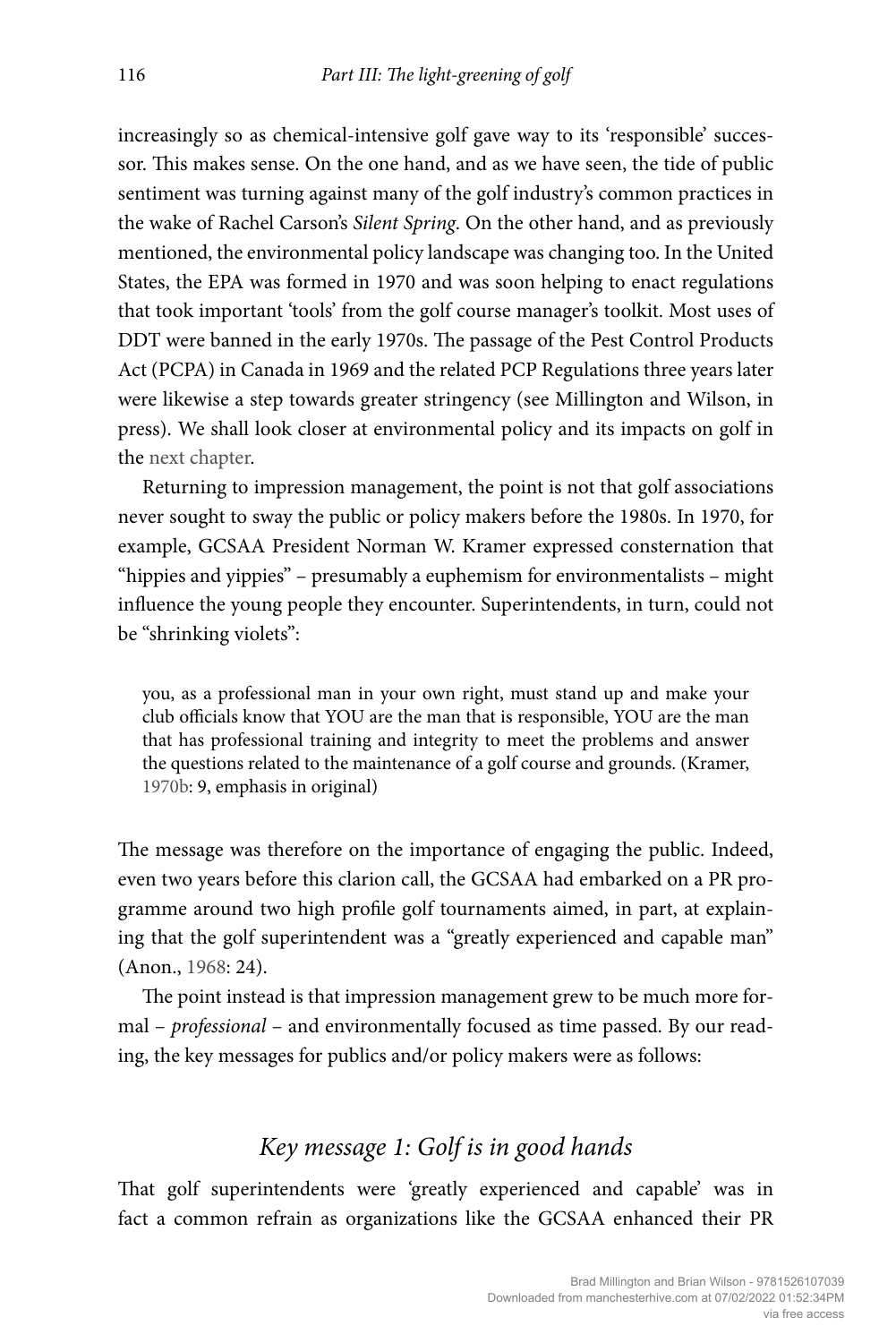programmes. As the 1980s drew nearer, GCSAA President George W. Cleaver was still lamenting that superintendents stood as 'gardeners', 'farmers', or 'greenskeepers', rather than respected professionals, in the public imagination (Cleaver, 1978b: 9). By the middle of the next decade, though, the Association had devised 'TV spots' of thirty and sixty seconds to help redress this problem. For instance, the spot entitled 'Without them' contrasted the factual scenario of golfers on a well-manicured course with the fictional one of golfers looking for their balls in what was effectively a wilderness setting. The latter would be a reality if not for the golf superintendent. Meanwhile, the script for the spot 'Unseen partner' unfolded in part as follows:

When you take to the golf course … there's someone with you that you may never see … but who's with you on every shot. Someone with the education from leading universities … in business management … and in the science of turfgrass management. (Anon., 1986: 68, ellipses in original)

That 'someone', of course, was again the skilled but 'hidden' superintendent.

Roughly a decade later, the GCSAA pursued an even more noteworthy endeavour of this kind – and one connected more intimately to the Association's professed environmental sensibilities. 'Par for the course' was the name given to the GCSAA's official television programme, to be aired on the American sports channel ESPN on Sunday mornings. As said in *Golf Course Management*: "The program highlights golf from a course management point of view and provides an important platform for positive environmental messages that will benefit the entire golf industry" (Anon., 1995b: 142). Interestingly, it was also noted that the show was about "managing golfers' expectations of fantastic conditions on less-than-fantastic budgets" (Anon., 1995b: 144) – an apparent allusion to Augusta National syndrome. GCSAA Director of Communications Pat Jones also signalled the 'golf is in good hands' trope by noting that superintendent professionalism was an underlying theme for the show.

Perhaps 'Par for the course' was seen by lawmakers in addition to the (green fee paying) public. Regardless, a more direct mechanism for reaching government officials was devised as the GCSAA was making its way onto TV: the Association's Government Relations Program. This was an initiative with many stated aims. Communication was to flow in two directions, with the GCSAA's government relations staff (inclusive of a Government Relations Manager) sharing information on superintendent practices 'upwards' to the EPA and updates on environmental policies 'downwards' to the Association's membership (Anon., 1987b; Hearn, 1987b).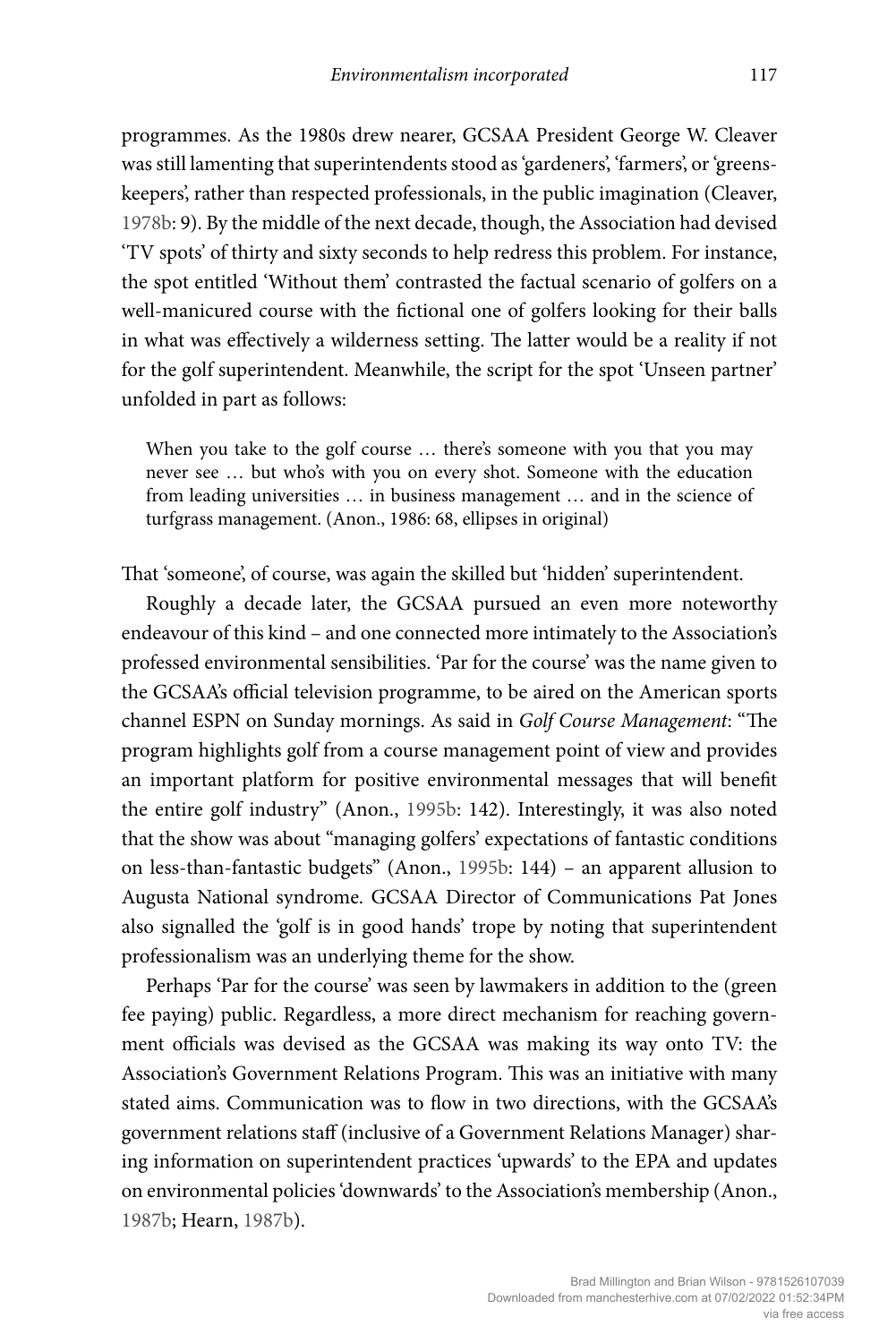It seems clear too, however, that the GCSAA was especially keen to express their level of expertise to key government officials where possible. An article entitled 'Government relations in practice' in *Golf Course Management*, for example, reported on the testimony given by GCSAA Secretary-Treasurer William R. Roberts to the US Senate Subcommittee on Toxic Substances in March 1990. Roberts made clear that more than 1,100 superintendents had at that point successfully passed through the Association's certification programme. "In order to achieve this level of professional recognition," he added, "a superintendent must meet stringent educational requirements, complete a six-hour examination and subject his or her golf course to a formal review by a team of certified peers" (Anon., 1990a: 56). Roberts furthermore noted the steady promotion of IPM within the industry. Golf, as a result, was clearly in good hands.

#### *Key message 2: Golf is a boon to the environment*

More than this, though, the messaging emanating from key golf spokespeople was that golf *itself* is a public good. If one of the (still lasting) concerns about golf is that it occupies an inordinate amount of space, and that there is an environmental 'opportunity cost' in that the same land might be a forest or wetland (concerns we explore further in examining the 'dark-greening' of golf in later chapters) – it makes sense that golf proponents would aim to make golf's purported environmental benefits known as widely as possible.

Certainly, golf industry representatives had for some time suggested that golf could be a boon to the environment. Once again, though, in the 1980s and beyond this notion found its way into formal impression management campaigns. One of the best cases in point comes with the adoption of a new logo for the American golf industry in 1982. In a context marked by concern over waning water supplies – a January, 1982 article in *Golf Course Management* was titled 'Water. Will it become as precious as oil?' (Goldsmith, 1982) – the GCSAA teamed together with the PGA tour, the USGA, the Ladies Professional Golf Association (LPGA), the American Society of Golf Course Architects, and other major golf associations to devise 'A logo with a message' (Anon., 1982b). In front of a black, circular backdrop was drawn a white water droplet, itself containing a putting green and flagstick in the foreground and a mountain range and sun in behind. Around the circumference of the circle were the words 'Golf Courses', 'Recycle Water', and 'Part of the Solution' – all connected together through arrows reminiscent of the now-famous recycling symbol. The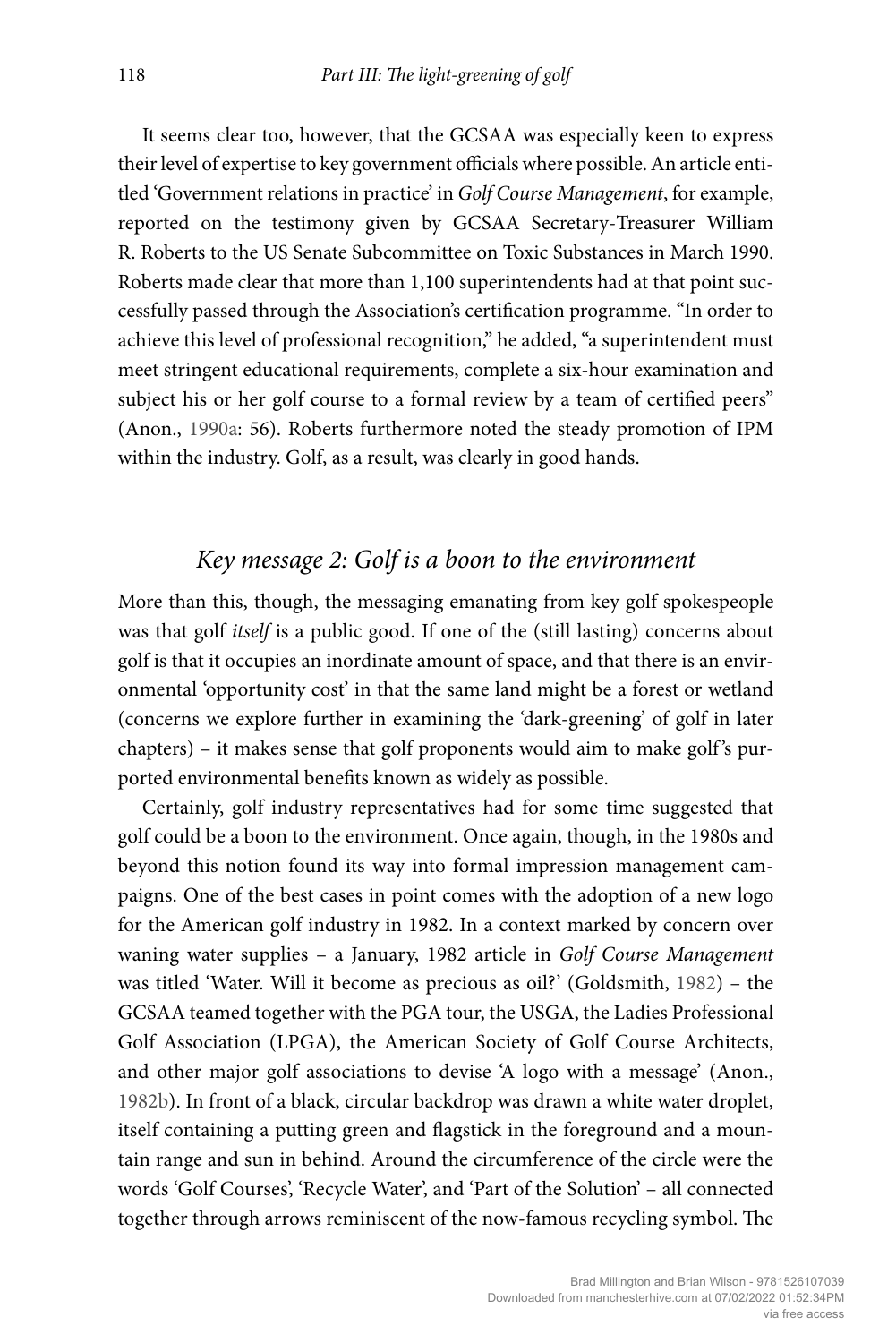logo on the whole was described in *GCM* as a key step towards heightened public awareness of golf 's role in water maintenance at a crucial time. Indeed, the subheading of the article introducing the logo to *GCM*'s readership – 'Golf is one of the good guys!' – left little room for an alternative interpretation (Anon., 1982b).

Furthermore, according to trade publications, golf's environmental benefits did not end with the use of recycled water. Readers of Canada's *GreenMaster* magazine were told in 1991 that "greenspace managers have a strong public benefits story to tell" (Anon., 1991a: 21). The Green Care Horticulture Association, in which the CGSA held membership, had recently delivered a brief at a Federal Pesticide Registration Review hearing. The value of greenspace – and by extension, golf courses – was said to include, among other things: its role in water and energy conservation; soil erosion control; heat dissipation and temperature moderation; and the conversion of carbon dioxide emissions. In the same vein, the Executive Summary of a *Golf Course Management* article from one year earlier went so far as to say that turfgrass, with benefits like oxygen production and temperature modification in tow, was 'An environmental hero' (Anon., 1990b). The important point again for these purposes was that this type of messaging was deemed ripe for external communication. For example, the GCSAA embarked on a print advertising campaign in the early 1990s emphasizing golf 's 'hidden benefits'. One ad showed cartoonish animals huddled beside a putting green with the caption "Golfers aren't the only ones who love golf courses". Another showed a golf course with the simple heading "Air conditioner" (GCSAA staff, 1991).

With this last point in mind, the agency of the golf course manifests yet again. In this case, it is not so much that the immaculate golf course is 'hailing' the golfer (and, for that matter, the golf course owner, superintendent, TV executive, etc.) as with Augusta National syndrome (see Chapter 4), but that the golf course allegedly takes on a 'heroic' quality in its ability to yield environmental benefits. An important caveat here, however, is that human agency does not disappear. In the eyes of the golf industry, it is *properly cared for* courses that yield these benefits. The text accompanying the GCSAA's environmentally themed print advertisements from the early 1990s made this clear:

Each ad concludes with the question, 'Who's in charge of keeping these amazing ecosystems in harmony with nature?' The ad wraps up by underscoring the fact that today's golf course superintendent is more than the person who keeps golf green, but a business manager, scientist, troubleshooter and 'all environmentalist' rolled into one. (GCSAA Staff, 1991: 91)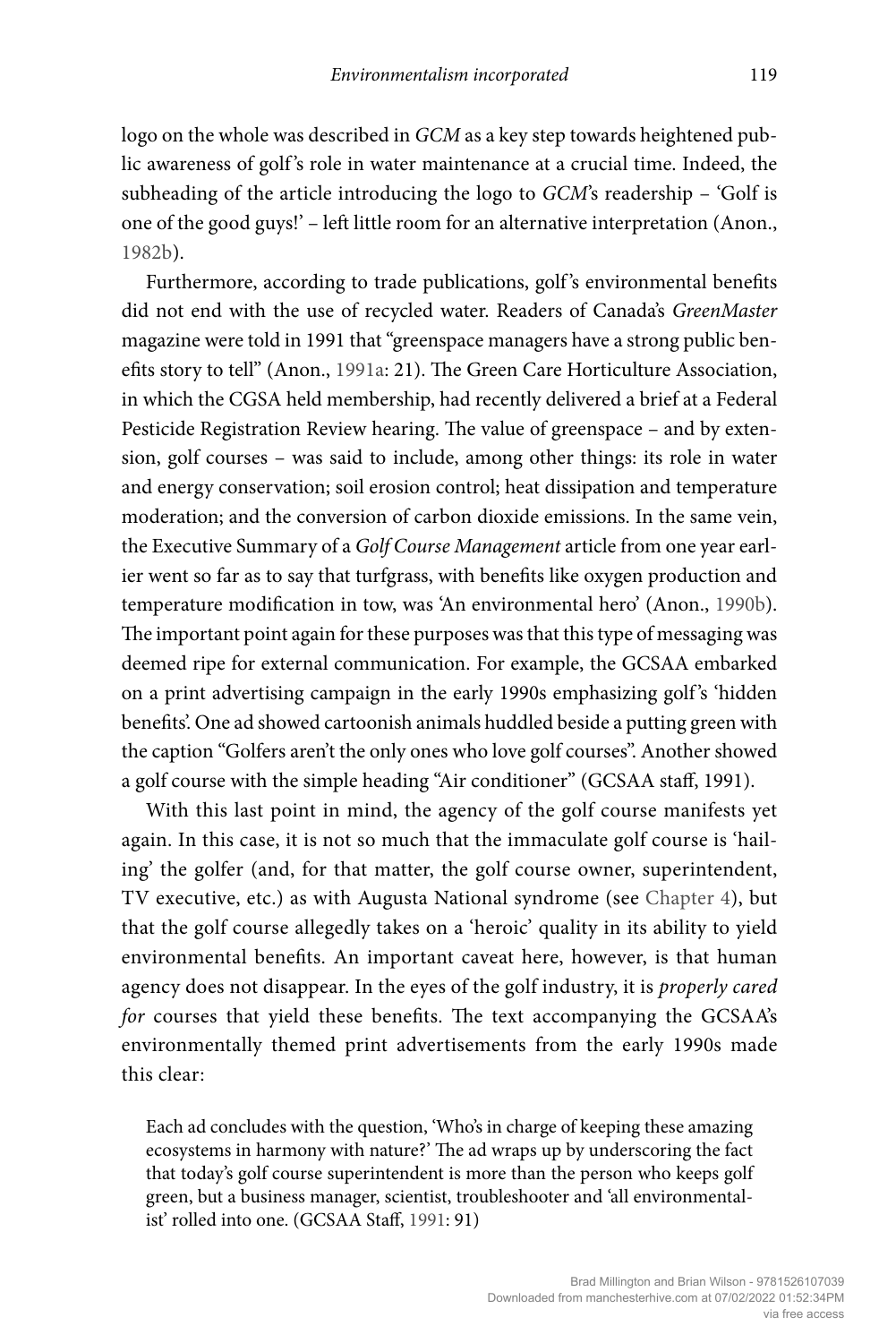Thus, this is still a Promethean inclination in the end. The golf course has agency – amazing ecosystem as it is – but the human superintendent remains 'in charge'.

## *Key message 3: ... and a boon to the economy as well*

That golf is a boon to the environment – point 2 – was likewise professed in a *GCM* article entitled 'GCSAA responds to report from New York'. The report in question was published by the State Attorney General's office for New York State. Following a survey of fifty-two golf courses on Long Island, NY, it was found that golf courses used seven times more pesticides per acre than food crops. The GCSAA's first claim in response was that the report was baseless. In communicating with state officials and media afterwards, the Association added that properly maintained golf courses benefit entire communities – for example by preventing erosion, cooling the atmosphere, and providing 'green space' in urban settings. Added GCSAA President Stephen G. Cadenelli: "Modern emphasis and education is on using pesticides 'curatively,' as a doctor would use a specific medicine to treat a specific problem" (Anon., 1991b: 98). Again, the medical metaphor arises in place of the combat metaphor of times' past.

Importantly, though, according to *GCM*'s post hoc analysis, GCSAA representatives also stressed the economic merits of golf courses: "They provide thousands of jobs and millions of dollars in property taxes" (Anon., 1991b: 98). This, in fact, appears not to be an aberrant view. If golf 's environmental benefits did not go far enough in managing impressions on the sport, the game's economic dividends could be highlighted as well.

Take another *GCM* entry, in this case from 1981 – just one year before the golf industry in the United States released its 'water friendly' logo. The topic matter in this case was how golf industry representatives might deal with pressure and even legislation requiring their water usage to be significantly curtailed during water crises. It was acknowledged that under such circumstances everyone would surely be required to do their part. But golf's 'bottom line' was an important consideration too:

Figures should be collected concerning the cost of renovating the course after it has gone without water and the cost to the club facility in terms of employees, purchases, membership, reputation and tax and revenue loss. The complete picture should also include the impact on suppliers, hotel patrons, area businesses and the long-term effect on the area's reputation for quality golf. (Goldsmith, 1981: 17)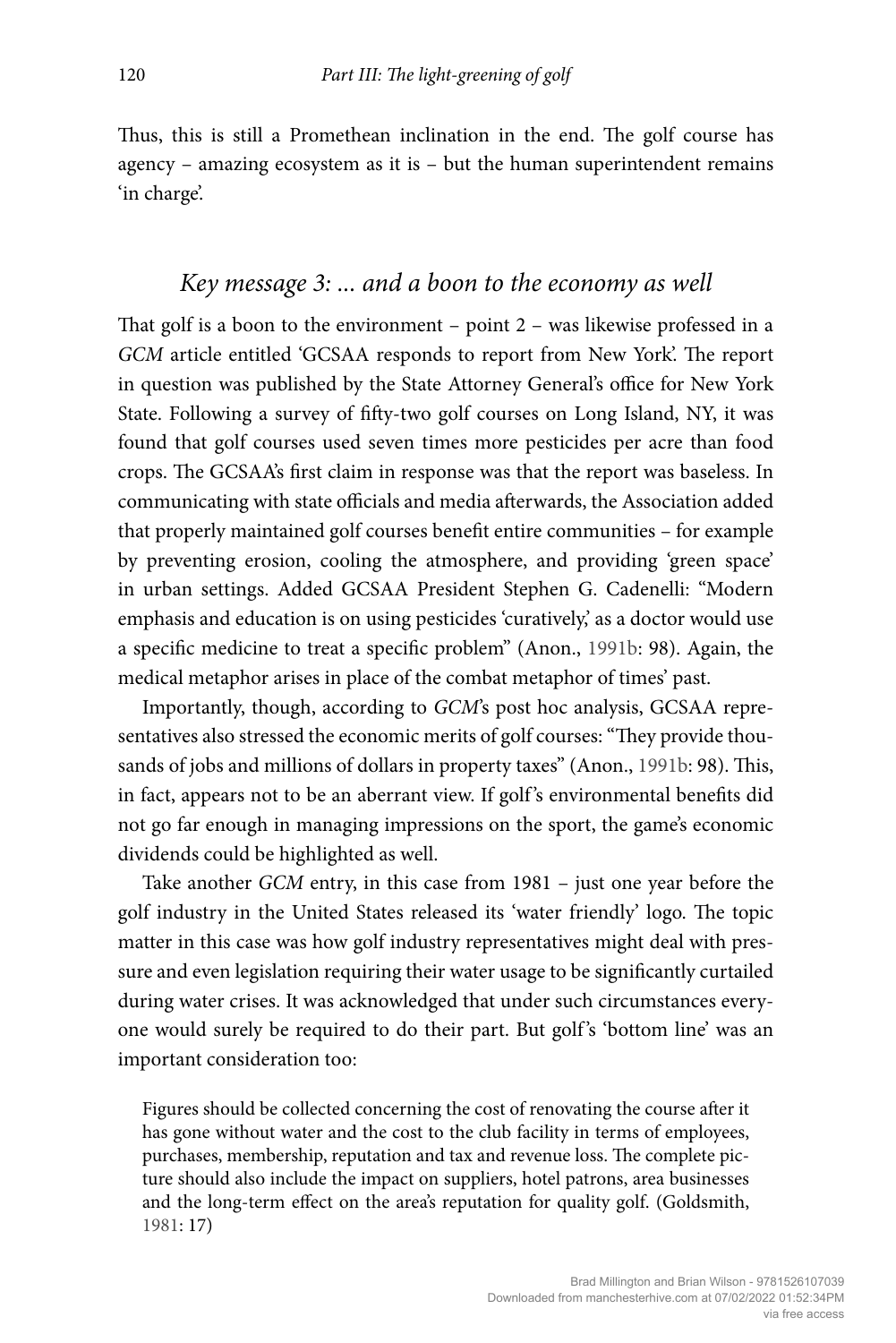Such figures were not to be a 'hammer' in negotiations with key officials, said then-GCSAA Director of Education (and past President) Palmer Maples Jr., but rather "a base to seek changes in any unreasonable situation" (Goldsmith, 1981: 17).

A similar view on golf 's benefits arose in the case golf industry representatives put forth to a 'task force' in one US county towards the end of the same decade. Among other benefits, the forty-eight golf clubs in the region were said to generate nearly US \$6 million in annual tax revenue. This was in addition to golf 's many environmental benefits – that golf courses can act as de facto air conditioners, for example (Anon., 1988a). Likewise, in 1994, *GreenMaster* provided its Canadian readership with a series of 'tips' – presented in the style of a Q&A – on explaining golf's relationship with the environment to 'non-expert' members of the public and media. The response to the first question – "Why do golf courses use pesticides?" – included commentary on how pesticides can selectively limit damage to turf, trees, and other living things. It also included a common refrain:

Golf courses are tremendous economic assets as well as vital green spaces for communities. They employ thousands of people, enhance local economies through tax revenues and tourism and provide many ecological benefits. (Anon., 1994: 16)

Golf's 'agency' thus extends to its economic benefits as well.

# *Key message 4: Golf representatives are leaders in the environmental movement*

Taken together, these first three points lead towards a fourth and final one: that the golf industry was adopting a *proactive* position in the quest for sustainability. That is to say, in expertly providing services (message 1) that are environmentally (message 2) and economically (message 3) beneficial, golf was positioned as neither an enemy of, nor a bystander in, the environmental movement. Golf representatives were in fact environmental leaders.

Perhaps the best case in point in this regard involves the golf industry's environmental leadership awards. In 1991, the GCSAA unveiled its President's Award for Environmental Leadership, given first to four courses participating in a study of pesticides and local groundwater (Anon., 1991c). The Environmental Steward Awards – then funded by Ciba-Geigy and Rain Bird,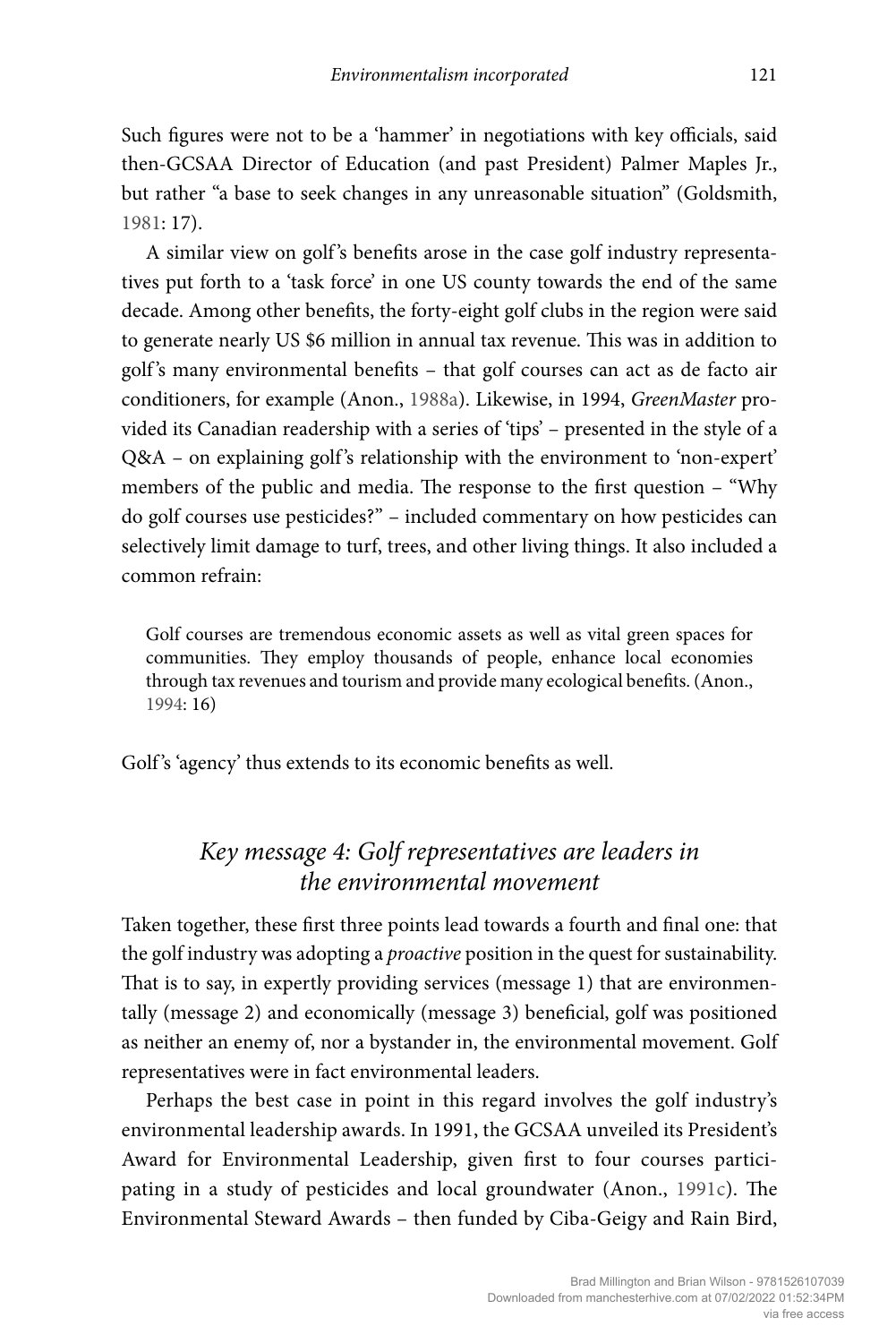chemical and equipment companies, respectively – were unveiled the following year, and were deemed an opportunity for superintendents to gain public recognition for their devotion to environmental management. Indeed, upon announcement of the Environmental Steward Awards in *Golf Course Management*, success in PR was portrayed as both an outcome of *and* an avenue towards success in the awards competition. Judges would be looking for submissions that showed a course's environmental value – for example, through the use of computer-controlled irrigation, the presence of native or endangered vegetation, "or even efforts by the superintendent to communicate ecological information about the course to golfers or the public" (Anon., 1992: 94). The CGSA eventually devised their own industry-sponsored environmental awards as well (e.g. see Anon., 2000).

Furthermore, 'leadership' in the time of responsible golf also came to mean *policing* one's self with environmental sustainability in mind. The adoption of best practices such as IPM, as described earlier, can be interpreted as a form of self-policing, or self-regulation: in IPM theory, pesticides are to be used only if absolutely necessary. Indeed, in 1997, golf superintendent Mark Clark went so far as to say that golf's adoption of BMPs was evidence that golf superintendents had become the 'true environmentalists' (Clark, 1997: 105).

Yet as time passed, the task of making inroads with governments was further helped by the fact that the golf industry was also adopting strategies that privileged autonomy in assessing a course's environmental strengths and limitations. A primary example here involves the provision of self-auditing kits for superintendents – something made possible in the late 1980s through the GCSAA's partnership with Hall-Kimbrell Environmental Services. In short, with a self-auditing kit in hand, the superintendent completed a lengthy questionnaire on matters ranging from pesticide usage to water quality to hazardous waste and beyond. Hall-Kimbrell then assessed the questionnaire responses before providing a detailed compliance appraisal (Jones, 1989). The upshot in the first instance was regulatory compliance – the GCSAA's desire to achieve this should not be overlooked. For their part, the EPA was actively encouraging self-audits of this kind, while also urging that self-auditing should remain voluntary (Anon., 1988b). Furthermore, self-auditing was said to yield benefits in terms of public perception:

The superintendent who thoroughly examines his management practices and develops standards that go *beyond* the existing regulatory requirements can also be assured of maintaining a positive public perception about his course and his profession. (Anon., 1988c: 52, emphasis in original)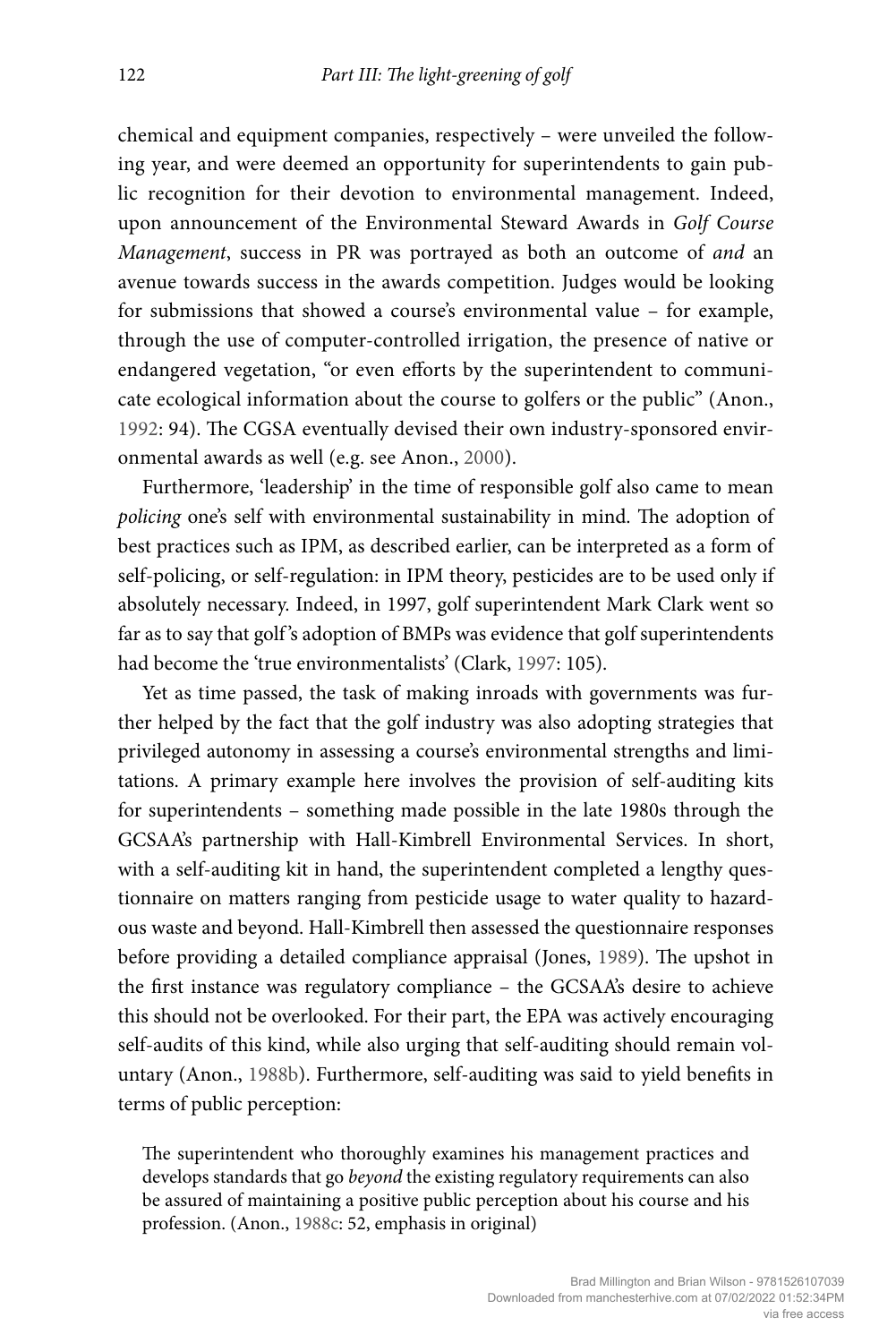Golf was thus in a leadership position, not just in the expertise of golf superintendents or in the game's environmental and economic merits. Formal mechanisms were available for checking golf's environmental impacts and for championing superintendents as environmental leaders.

#### Professionalization in the new millennium

Interestingly enough, in 1990 Stanley Metsker – presumably the same Stanley Metsker who had two decades earlier lamented the state of professionalization among golf superintendents – commented on professionalization in the golf industry yet again:

It is clear that GCSAA is well on the road to professionalization for golf course superintendents and recognition for its members. It is not a process that can happen overnight, but the prospects are bright for our profession moving up the ladder of success. (Metsker, 1990: 9)

This seems a fair assessment. In the time since Metsker penned his 1969 article, 'How professional are we …?', golf superintendents, often working together with those in other facets of the industry, took major steps towards developing both robust educational curricula and formal mechanisms for liaising with governments and the public. There are clear links as well between our analysis of scientific and technological developments in the golf industry, as described in Chapter 5, and the emergence of environmental training and PR campaigning, as described above. For example, IPM, a key scientific development, was an area of specialization in the GCSAA's certificate-based Environmental Management Program from the early 1990s. With the advent of environmental awards, it also became commonplace for winning superintendents to state their allegiance to an IPM programme in their daily management activities (e.g. see Berndt, 1996). Professionalization and ecological modernization are closely linked in this case, as becoming a qualified superintendent requires faithful commitment to IPM's science and technology-reliant narrative for managing golf-related environmental problems.

These trends that began in the 1980s with the arrival of responsible golf only continued as the 1990s came to a close and the 2000s arrived. Consider that the Environmental Institute for Golf (EIFG) – the GCSAA's research-focused philanthropic arm, as discussed in Chapter 5 – notes that both education and advocacy form key components of its work. For example, as the GCSAA reoriented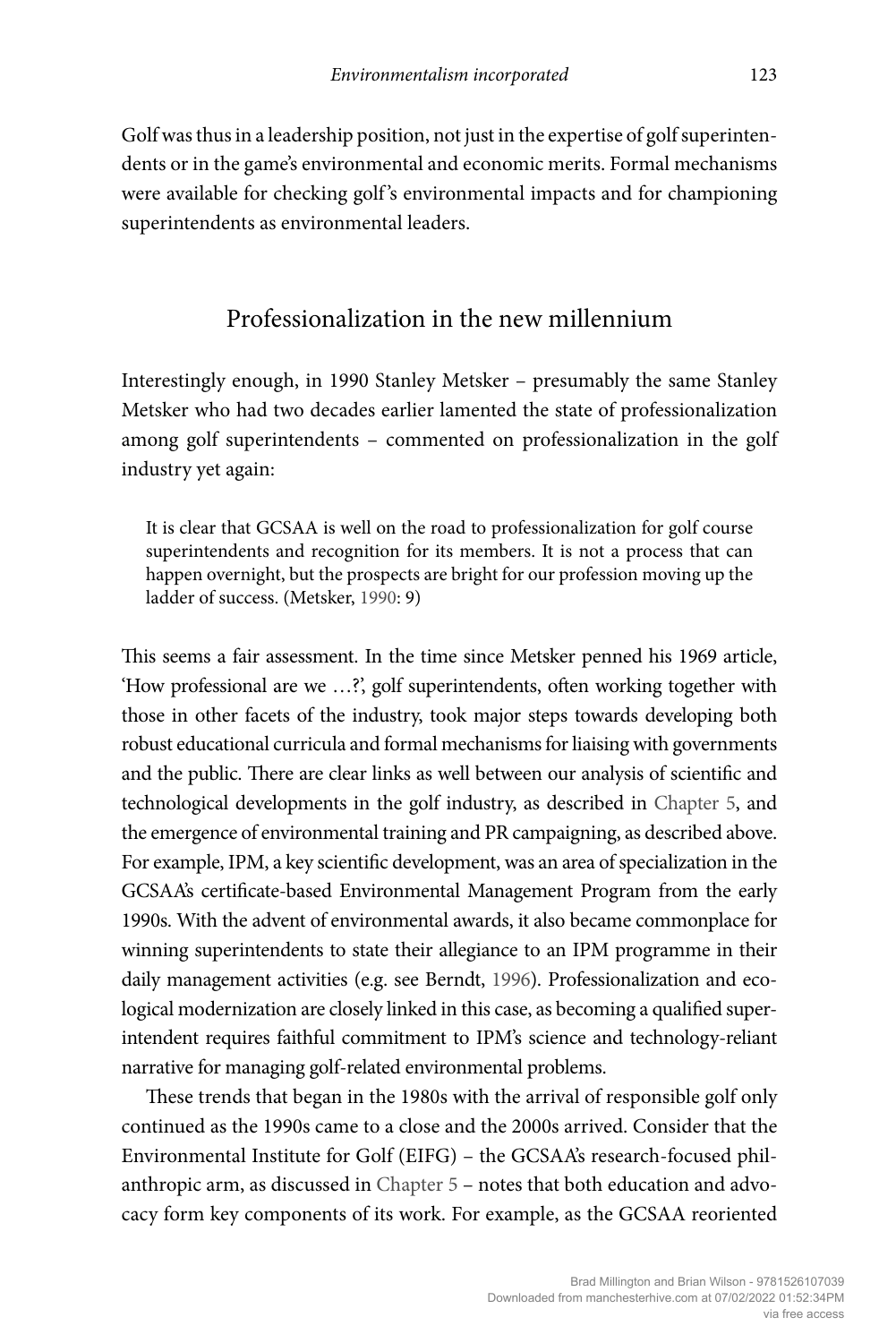its educational offerings around a set of core principles – agronomy, business management, communication, environmental management and leadership – the EIFG deployed resources to ensure that the environment was properly included on this list (GCSAA, n.d.e). When it comes to advocacy, the Institute continues to stress golf 's economic, environmental, and social/recreational benefits. It evidently does so through multiple platforms: "Publications including daily newspapers and magazines, television, radio, digital platforms and social media are now flooding the market place with the advances being made in the golf industry" (GCSAA, n.d.f.).

More broadly, the GCSAA has teamed together with an array of partners from both within the golf industry (e.g. the PGA Tour, the National Course Owners Association, the USGA, the Golf Channel, the manufacturer Ping®) and beyond (e.g. Chevron, Yamaha) to form the coalition 'We Are Golf'. Their messaging is thorough, if predictable to those familiar with golf's responsible turn: golf yields invaluable economic impacts; its charitable side is commendable; it has benefits in terms of environmental sustainability; and – perhaps most debatably of all, given golf's associated costs – golf is 'a game for all' (We Are Golf, n.d.a). It is with these benefits in tow that We Are Golf claims to advocate on the golf industry's behalf on a daily basis to Congressional leaders (We Are Golf, n.d.b). The coalition in these ways is not unlike Canada's National Allied Golf Association (NAGA) – itself made up of constituent organizations such as Golf Canada, the Canadian Golf Superintendent Association, and the National Golf Course Owners Association Canada.

Furthermore, in the spirit of Hall-Kimbrell's environmental auditing kit, there are now ample independent parties to whom golf industry members can turn for environmental assistance. The most notable of these in the North American context is Audubon International – an organization that certifies qualifying golf courses as Audubon Cooperative Sanctuaries (and one that is in fact distinct from the more famous National Audubon Society). Indeed, articles urging golf superintendents to obtain the 'sanctuary' designation date back more than two decades in golf industry trade publications. In 1993, the Sanctuary Program was deemed a valuable, albeit strictly voluntary, PR opportunity in the pages of *GreenMaster*. That certification was awarded by an independent body was deemed a source of credibility (Anon., 1993a). In this same year, Audubon was awarded the GCSAA President's Award for Environmental Leadership (Anon., 1993b).

Achieving Audubon designation is certainly far from a PR endeavour alone. Audubon International provides educational materials in six areas – environmental planning; wildlife and habitat management; chemical-use reduction and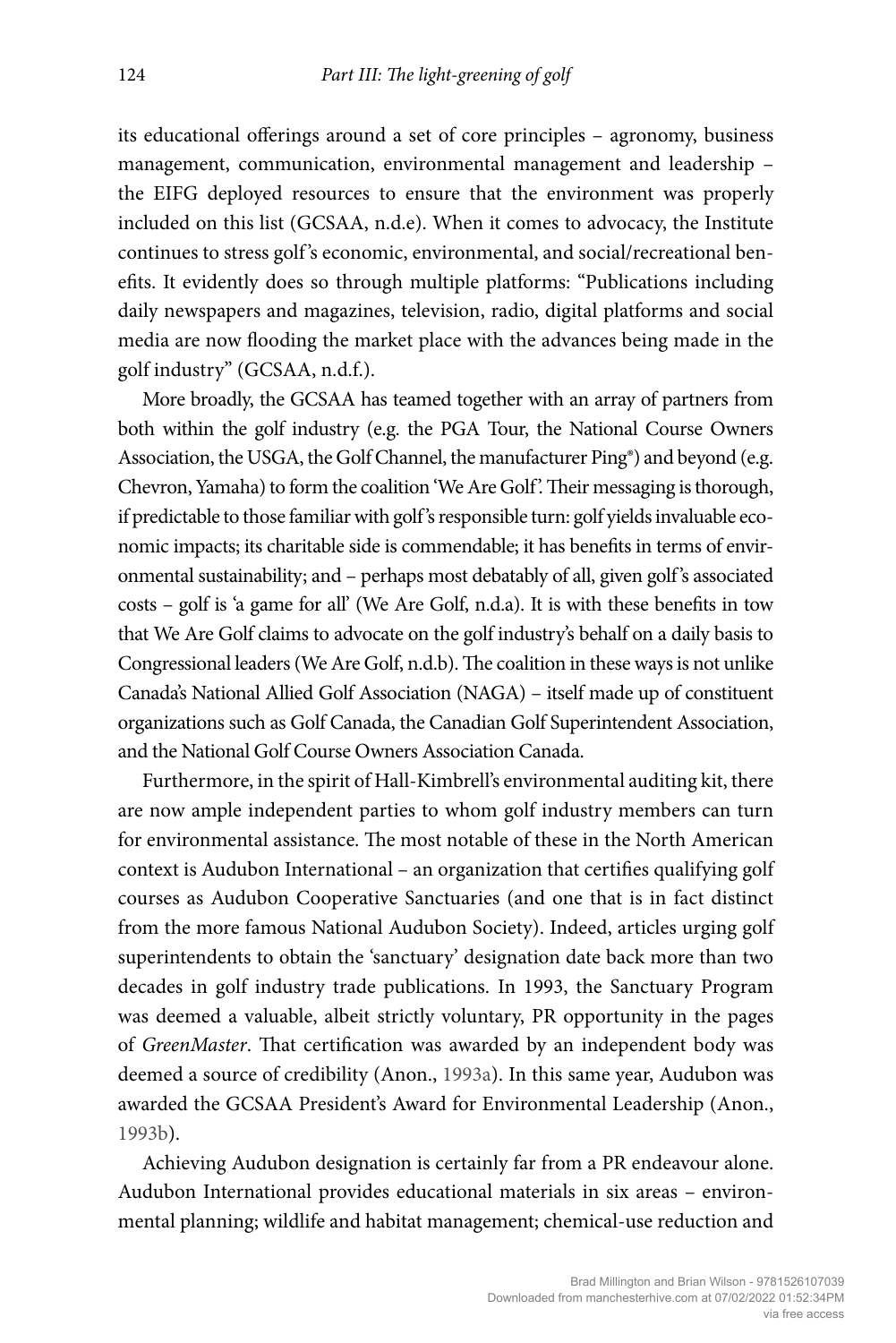safety; water conservation; water quality management; and outreach and education – while also performing a site assessment that goes towards a customized environmental management plan. From there, integrating and documenting environmental practices is the step that leads towards certification (Audubon International, n.d.).

The Golf Environment Organization (GEO) – a group known especially for its work with recent Ryder Cup hosts – provides a similar certification programme, and has carried out work in more than forty countries to date. As with Audubon certification, obtaining the 'ecolabel' 'GEO Certified golf club' requires both engagement with educational materials and an on-site visit. GEO Certified, again like Audubon certification, is depicted as a way of achieving 'real results' – water efficiency, lowered electricity use, protection of wildlife, and so forth – and enhancing communication with the public at large (e.g. see Golf Environment Organization, n.d.a). GEO's action plan more broadly is to devise "a new modern sustainability system" inclusive of a set of clearly defined Voluntary Sustainability Standards for Golf (Golf Environment Organization, n.d.b). Now 45 years from Stanley Metsker's exhortations towards the development of formal educational systems and the pursuit of political agitation, one might indeed observe how professional golf superintendents had become.

## The (post-)politics of professionalization

All told, a rather straightforward narrative again seems to be in place. In Chapter 5 we saw how the golf industry moved towards heightened sophistication in their course management practices as time passed. From the above discussion, heightened *professionalism* seems to have been a high priority as well – something achievable specifically through enhanced educational opportunities and improved interfacing with governments and publics both. Indeed, from a place where relatively few educational opportunities existed in the late 1960s (at least according to the likes of Stanley Metsker), formal training programmes proliferated in subsequent decades. The GCSAA, for example, developed a thorough certification programme, offered educational services through its trade magazine and annual conference, and eventually devised a certification system around environmental issues specifically. In the time of responsible golf, organizations such as Audubon International have lent credibility to the golf industry's professed environmental stewardship in that certification can be allocated by an independent party.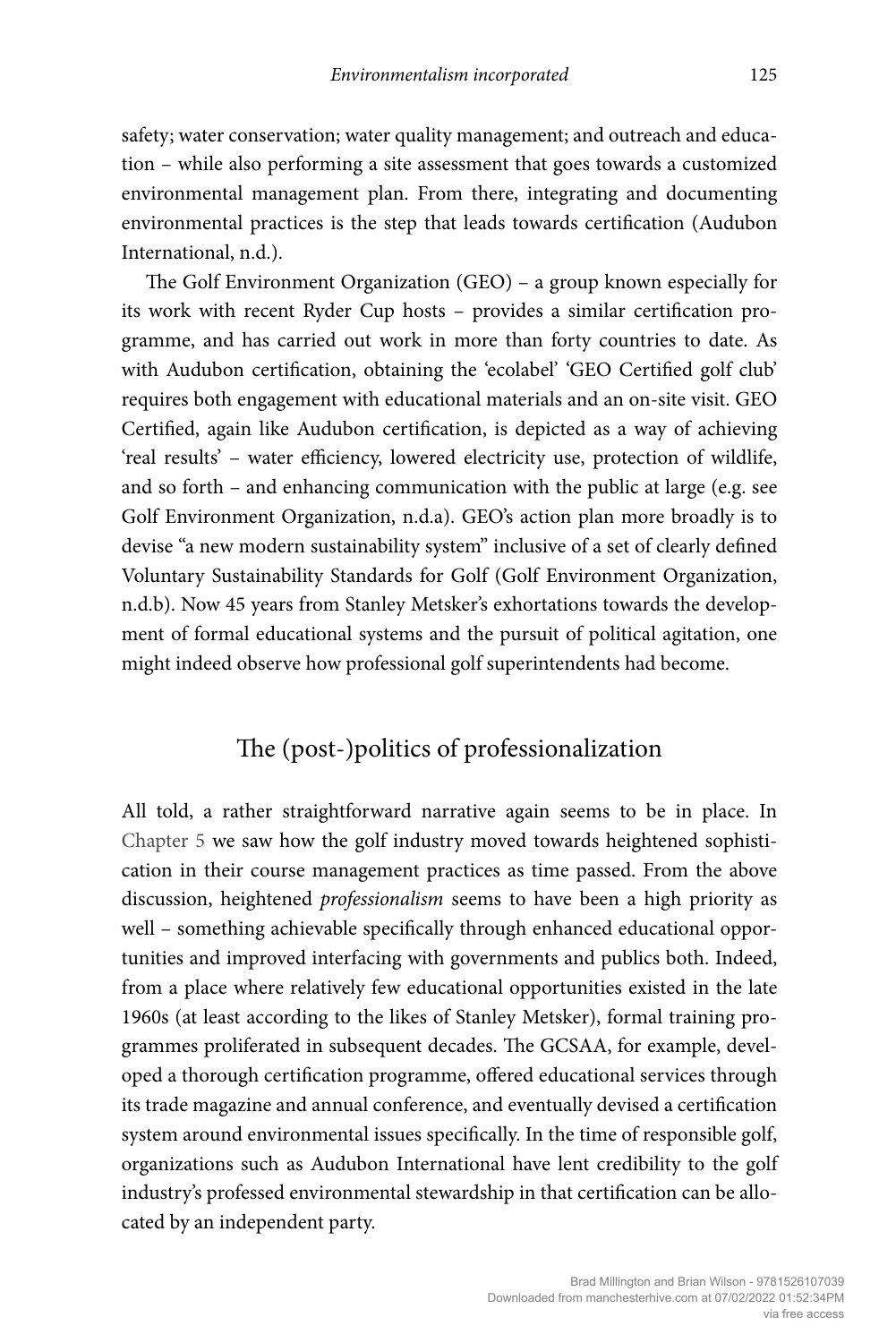On the impression management front, the golf industry went from fretting over public misconceptions of golf and the work of golf superintendents to the development of polished materials for swaying public opinion. And whereas there was great concern in the late 1960s over the threat of government regulation, initiatives such as the GCSAA's Government Relations Program made for formal systems for liaising with policy makers. As GCSAA president Joseph Baidy said in 1994, "our ongoing contacts with government officials allow us to help shape realistic regulations, responsibly minimizing the burden of compliance where possible" (Baidy, 1994: 7). The GCSAA's interest in engaging policy makers is perhaps best shown by the Association's unveiling of Excellence in Government Relations Awards in the early 2000s, devised with the goal of honouring both advocacy and regulatory compliance (e.g. see McKeel, 2003).

The pursuit of education and enhanced external communication are, in the abstract, and to a great extent in practice, commendable. As said previously, we do not doubt the sincerity of golf industry representatives when it comes to their environmental stewardship. Yet, when we looked more closely at the range of industry-driven and environment-related developments that emerged over time (i.e. the developments in education and impression management outlined in this chapter) some key concerns and contradictions emerged. We outline some of these here.

In one sense, there is a concern that, in their haste to externally convey the golf industry's proactivity and responsibility on environmental matters, golf spokespeople seemed to overstate the extent to which golf is in fact 'in good hands' across the board. This point came from our observation that, on the one hand, superintendent training and formal systems like IPM were relatively slow to develop over time – and that, on the other hand, impression management campaigns that describe and highlight industry progress and leadership on environmental issues were strikingly candid. Put simply, it seemed at times that industry portrayals of its activities did not obviously match-up with what was happening in practice.

Indeed, dating back to the time of 'pro-golf', we find assertions that superintendents need not be 'shrinking violets' in the public domain due to their 'professional training' (Kramer, 1970b) and that superintendents are 'proven experts' not unlike medical professionals (Blake, 1971). These points were made, however, at roughly the same moment at which Stanley Metsker was observing that there was no way "to tell who knows what" among golf superintendents (Metsker, 1969: 32). A decade on in the mid-1980s, at a time when the GCSAA's TV spots implied that superintendents were necessarily schooled in turfgrass science, Association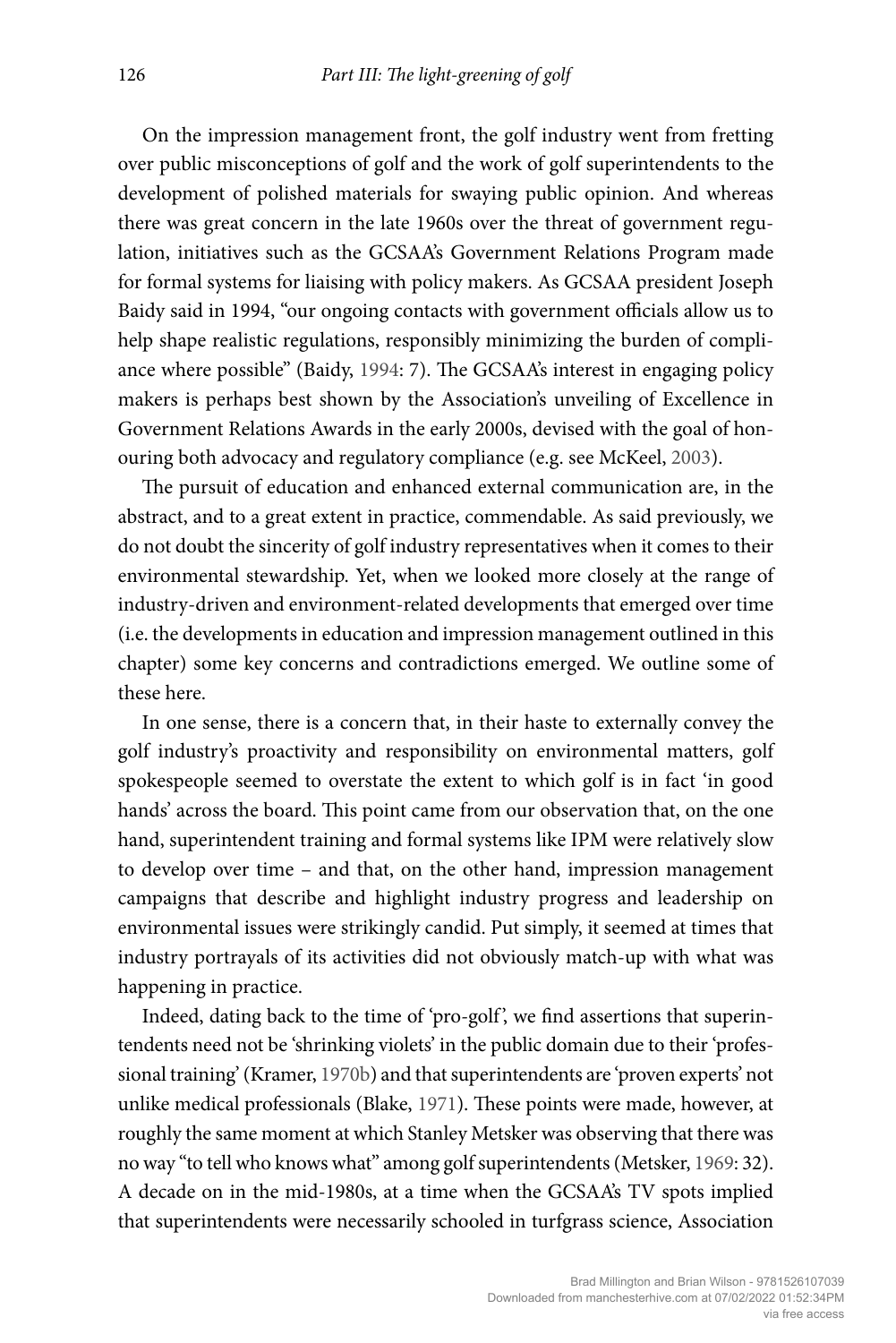President Donald E. Hearn was urging superintendents to recognize the need for professional self-education (Hearn, 1987a). To be sure, it is fair for contributors to *GCM* and similar publications to have different views on the state of professionalization in the industry. Even more recently, though, the Association has recognized problems in their history of external communication. Said GCSAA President Timothy O'Neill as the Association embarked on its multiyear Golf Course Environmental Profile project in the mid-2000s: "Existing environmental data is limited and not complete, uniform or centralized. *Information provided to the media, government and industry often is inaccurate or misleading*. This is not a healthy state of affairs" (O'Neill, 2006: 13, emphasis added).

A related point in this regard is that the professionalization mechanisms described in this chapter are in many cases voluntary, and that volunteerism is not an ironclad mechanism for ensuring uptake. For example, although Audubon certification has become part of golf 's environmental leadership profile, in 2001 Ron Dodson, president and CEO of Audubon International, observed that only 247 of the roughly 16,000 courses in the United States had earned the designation 'Certified Audubon Cooperative Sanctuary' (2,500 courses were Audubon members) (Dodson, 2001). Seven years later, *GCM* senior staff writer Terry Ostmeyer noted that participation in Audubon's programme had "all but stagnated" (Ostmeyer, 2008: 18). According to reports, the GCSAA's certification programme – central to PR over time – has likewise struggled with uptake in recent years (Jones, 2012; Kauffman, 1999).

In another sense, there is a deeper issue at play with the developments described in this chapter. Professionalization need be understood as part of a wider context in which golf representatives have obdurately stressed the need for pesticides – including those eventually found to be far more problematic than originally imagined, as per Chapter 5. It is a context too where the golf industry's sustained growth, and thus its growing occupation of land, is commonly taken for granted also. To put the golf industry in a leading position is, by extension, to put *these ideas* in a leading position as well.

To say this another way, the developments described above do *ideological work* in sustaining a particular interpretation of 'what's best' for golf and 'what's best' for the environment. Here we return to the aforementioned concept of 'post-politics', described first in Chapter 2. 'Post-politics' bespeaks a situation whereby dissenting opinions on the status quo are foreclosed under the weight of a seemingly irreproachable consensus. Subjective political views, often codified as irrational, are to a great extent replaced with technocratic knowledge; contentious politics are left behind, hence the concept's name. As Žižek explains, "Post-politics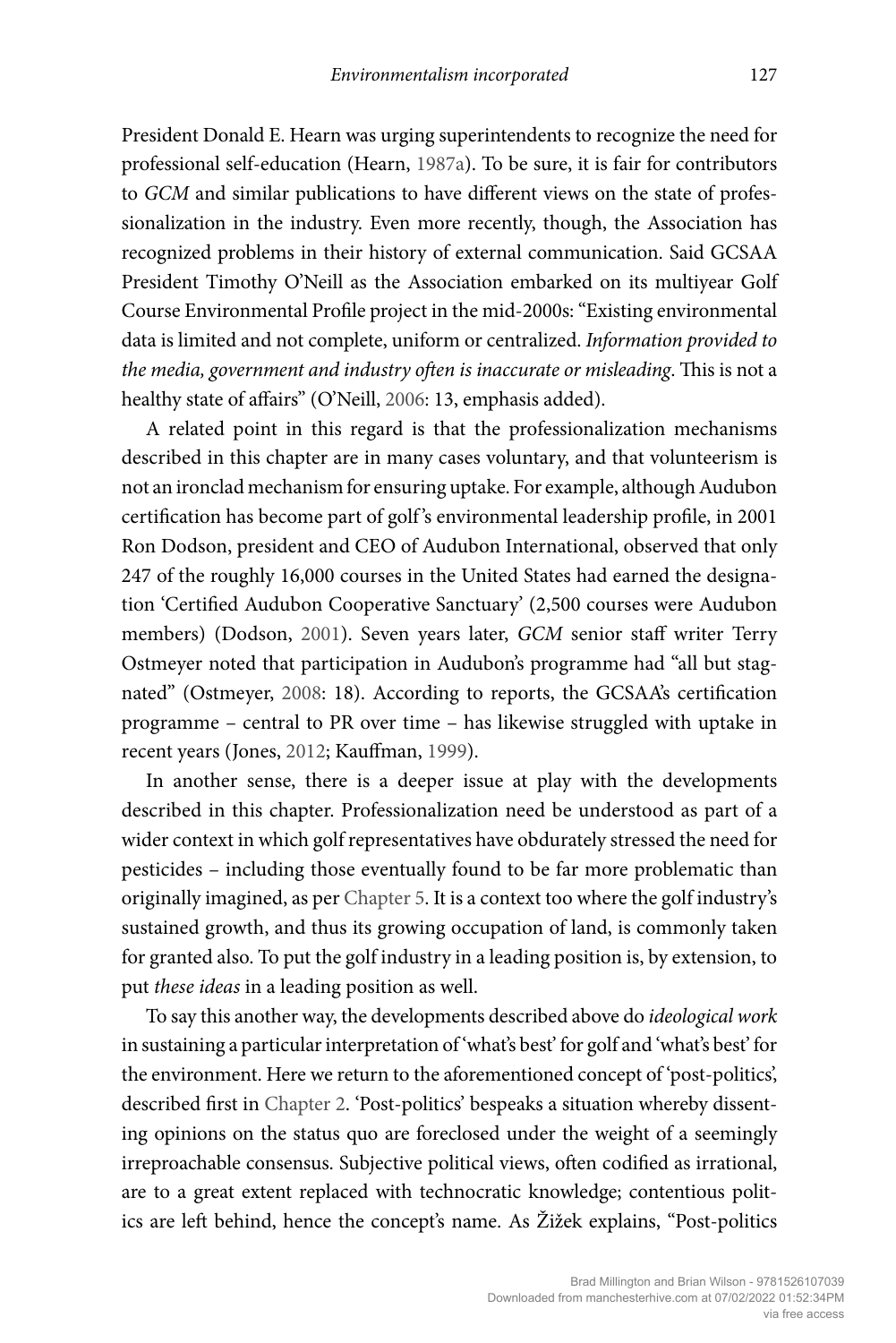thus emphasizes the need to leave old ideological divisions behind and confront new issues, armed with the necessary expert knowledge and free deliberation that takes people's concrete needs and demands into account" (Žižek, 1999: 198).

As noted in Chapter 2, geographer Harvey Neo (2010) has convincingly applied the post-politics concept to the study of golf and the environment. His focus laid specifically with the provision of new golf courses in Singapore. While there was room in planning discussions between stakeholders in Singapore – activists, industry, and government officials among them – for consideration of modifications that might be made to new courses in the interest of environmental sustainability, the underlying assumption and consensus from which these stakeholders were working was such that new courses would in fact be built in the end. Said otherwise, the alternative of *not* developing new courses – for example, because their environmental impacts would be too severe – was foreclosed. Indeed, Eric Swyngedouw argues that neoliberal capitalism, with its focus on sustained growth, effectively draws boundaries around the possibilities for consensus under conditions of post-politics. The 'environmental question', he further argues, is not simply representative but is *constitutive* of the process of post-politicization in contemporary times. It is around environmental matters, as much as any others, whereby antagonisms are displaced "on to the terrain of consensually manageable problems, expert knowledge and interest intermediation" (Swyngedouw, 2010: 225).

It is through the lens of post-politics that we can better understand the golf industry's professed environmental leadership. In February 1997, GCSAA President Bruce R. Williams titled his message to *Golf Course Management*'s readership, 'We've come a long way'. Whereas once, he said, the issue was presented as golf versus the environment, the combination of science and superintendent dedication had led to a situation whereby golf and the environment had been rendered compatible. Williams continued:

Today, the collaboration of golf course architects, superintendents, developers, legislators and environmental groups has become an outstanding force for positive change. We have proven that we can accomplish a great deal by working together, rather than working against one another. We know that we can work together for the growth of golf, and we can anticipate continuing growth with continuing environmental sensitivity. (Williams, 1997: 7)

We shall explore the matter of legislation further in the following chapter. We have already seen, however, how the EPA took kindly to the golf industry's interest in self-auditing from the late 1980s onwards. As per Williams' comments,